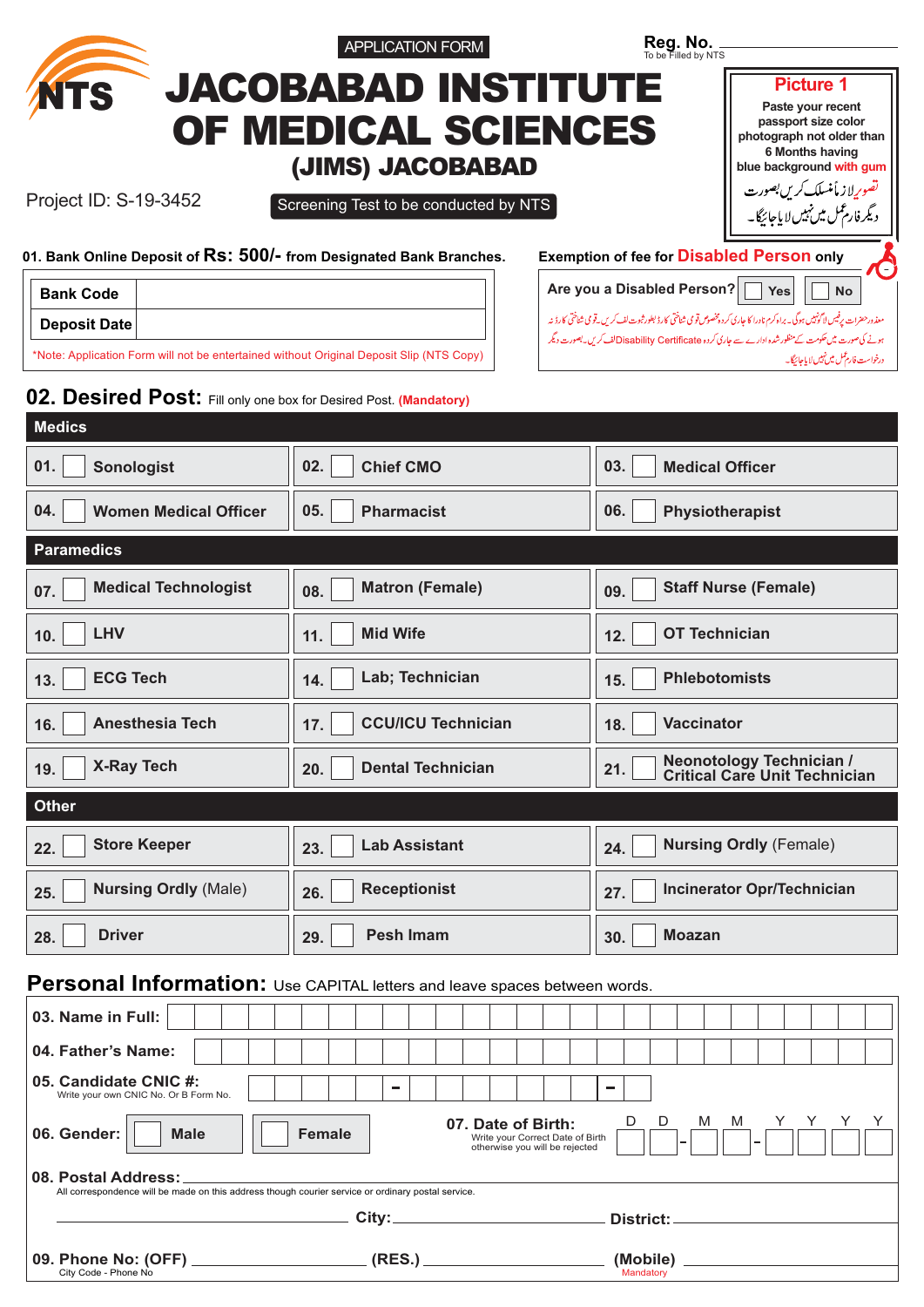| 10. Are you a Government Servant and applying through proper channel?<br><b>Yes</b><br><b>No</b><br>In case of Yes, please attach NOC               |
|-----------------------------------------------------------------------------------------------------------------------------------------------------|
| 11. Are you a Disabled Person?<br><b>No</b><br><b>Yes</b><br>If yes, please attach Disability Certificate                                           |
| If Non Muslim, Please<br>12. Religion:<br><b>Non Muslim</b><br><b>Muslim</b><br>Specify your Religion:                                              |
| 13. Are you registered with PNC?<br><b>No</b><br><b>Yes</b><br>Incase required in Post criteria.                                                    |
| 14. Are you registered with PMDC?<br><b>No</b><br><b>Yes</b><br>Incase required in Post criteria.                                                   |
| 15. Are you registered with PCP?<br><b>Yes</b><br><b>No</b><br>Incase required in Post criteria.                                                    |
| 16. Do you possess valid LTV / HTV Driving License?<br><b>Yes</b><br><b>No</b><br>Only for the Post of Driver                                       |
| 17. Do you possess Sanad of Dars-e-Nizami from registered Madaaris?<br>Yes<br><b>No</b><br>Only for the Post of Pesh Imam & Moazan                  |
| 18. Do you possess relevant diploma / certificate required in criteria of selected post?<br><b>No</b><br><b>Yes</b>                                 |
| 19. Have you completed your 1 year house job as required in post criteria?<br><b>Yes</b><br><b>No</b><br>Only for the Post of Women Medical Officer |

## 20. Academic Information: (Please do not attach copies of your academic certificates at this stage.)

- Note: 1. NTS will not issue Roll No Slips to those who have not filled in their academic record properly.
- 2. Candidate should convert their grades into marks. (O Level / A Level (O Level / A Level or any other degree having grade).
- 3. Write exact degree name & major subject mention in certificate / transcript.
- 4. Result awaiting candidates are not eligible.

| Certificate /<br><b>Degree Level</b>                                       | Degree / Sanad Title                                                                                                                                                                                                                                          | Specialization /<br>Major Subject                                                             | Year<br>Passing    | <b>Obtained Marks</b><br>/ CGPA | <b>Total Marks</b><br>/ CGPA | Board / University / Institute |
|----------------------------------------------------------------------------|---------------------------------------------------------------------------------------------------------------------------------------------------------------------------------------------------------------------------------------------------------------|-----------------------------------------------------------------------------------------------|--------------------|---------------------------------|------------------------------|--------------------------------|
| Matric /<br>Equivalent<br>$(10$ Years)                                     | Matric<br>O' Level                                                                                                                                                                                                                                            | Science<br>Arts<br>Other: ________                                                            |                    |                                 |                              |                                |
| Intermediate /<br>D.A.E<br>(12 / 13 Years)                                 | F.Sc<br>F.A<br>D.A.E                                                                                                                                                                                                                                          |                                                                                               |                    |                                 |                              |                                |
| <b>Bachelor</b><br>(14 Years)                                              | B.Sc<br>B.A<br><b>B.Com</b><br>Other: and the control of the control of the control of the control of the control of the control of the control of the control of the control of the control of the control of the control of the control of the control of t |                                                                                               |                    |                                 |                              |                                |
| <b>Bachelor</b> (Hons)<br>/ Master /<br>Equivalent<br>$(16 \text{ Years})$ | <b>MBBS</b><br>M.Sc<br>M.A<br>D.Pharm<br>BS (Hons)<br><b>BSN</b>                                                                                                                                                                                              | Microbiology<br>Nursing<br>Other: _____________                                               |                    |                                 |                              |                                |
| <b>MCPS</b>                                                                |                                                                                                                                                                                                                                                               |                                                                                               |                    |                                 |                              |                                |
| MS / M.Phil<br>(18 Years)                                                  | M.Phil<br>MS<br>Other: and the contract of the contract of the contract of the contract of the contract of the contract of the contract of the contract of the contract of the contract of the contract of the contract of the contract of the                |                                                                                               |                    |                                 |                              |                                |
| Diploma /<br>Certificate                                                   | <b>General Nursing Midwifery</b><br>LHV<br>Diploma in Midwifery                                                                                                                                                                                               | CCU<br>ICU<br>O.T<br>ER<br>Neonatology<br>Health Technician<br>Dispenser<br>Other: __________ | Duration in Months |                                 |                              |                                |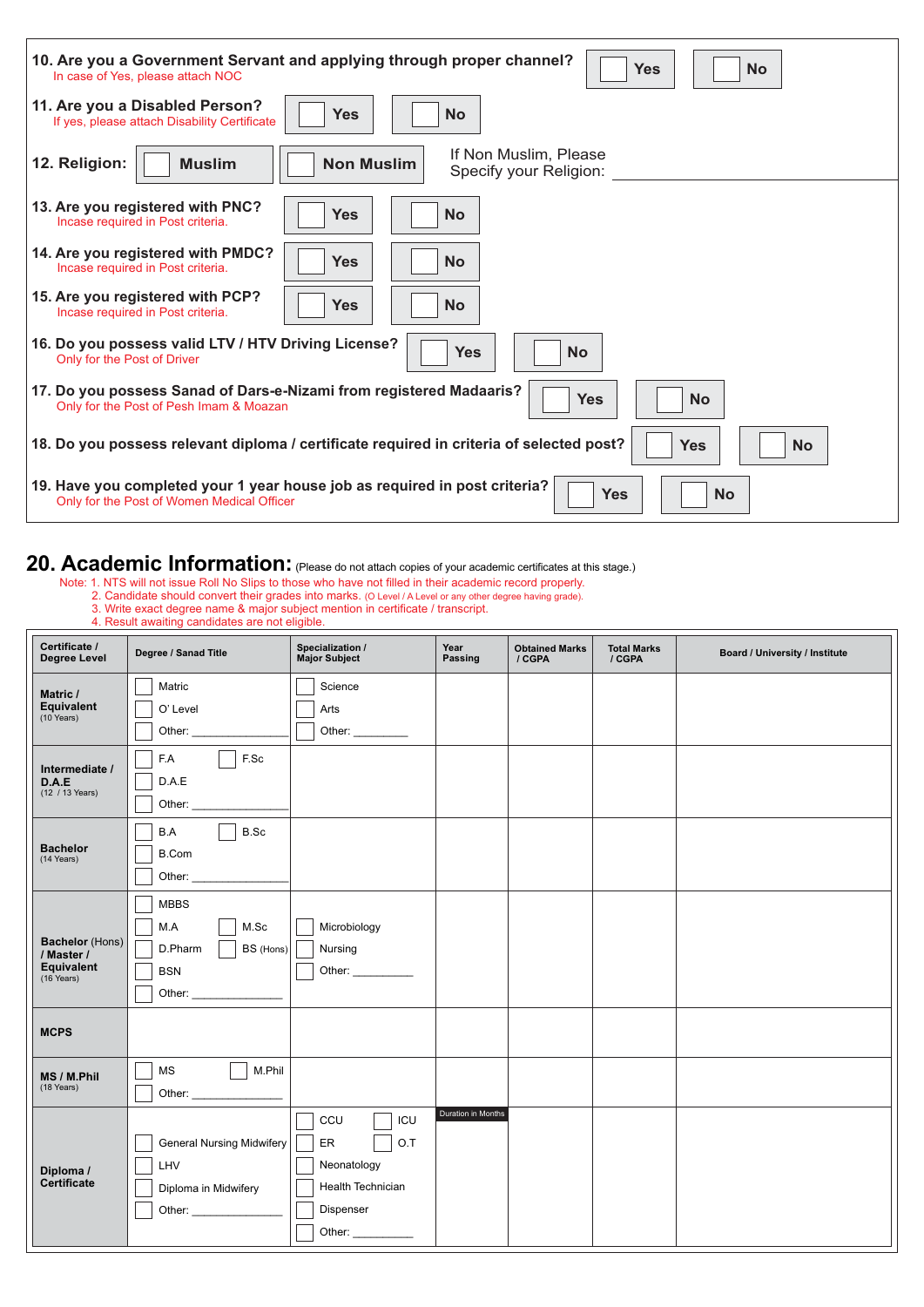| Sr# | <b>Organization / Employer Name</b>                                                     | <b>Job Title</b> | <b>Job Duration</b><br>Write only Month & Year |    |  |
|-----|-----------------------------------------------------------------------------------------|------------------|------------------------------------------------|----|--|
|     |                                                                                         |                  | <b>From</b>                                    | To |  |
| 01  |                                                                                         |                  |                                                |    |  |
| 02  |                                                                                         |                  |                                                |    |  |
| 03  |                                                                                         |                  |                                                |    |  |
|     | 22. Total Job Relevant Experience as on closing date of application:                    | Years<br>Months  |                                                |    |  |
|     | 23. Total Post Qualification Job Relevant Experience as on closing date of application: | Years            | Months                                         |    |  |

| 24. Desired Test City: Fill Only One Box (Mandatory) | (Subject to a minimum of 200 candidates, other wise the candidates will be assigned next nearest test city) |               |                   |
|------------------------------------------------------|-------------------------------------------------------------------------------------------------------------|---------------|-------------------|
| Karachi                                              | Hyderabad                                                                                                   | 03.           | <b>Mirpurkhas</b> |
| 01.                                                  | 02.                                                                                                         | <b>Sukkur</b> | 04.               |
| <b>Nawabshah</b>                                     | 06.                                                                                                         | 07.           |                   |
| 05.                                                  | Larkana                                                                                                     | Jacobabad     |                   |

|                       | 25. District of Domicile: Fill Only One Box (Mandatory) |                            |                       |
|-----------------------|---------------------------------------------------------|----------------------------|-----------------------|
| <b>Badin</b>          | 02.                                                     | 03.                        | 04.                   |
| 01.                   | Kambar & Shahdadkot                                     | <b>Matli</b>               | <b>Sukkur</b>         |
| 05.                   | 06.                                                     | <b>Mirpurkhas</b>          | <b>Tando Allahyar</b> |
| <b>Dadu</b>           | Karachi                                                 | 07.                        | 08.                   |
| 09.                   | 10.                                                     | 11.                        | 12.                   |
| Ghotki                | <b>Kashmore</b>                                         | <b>Naushahro Firoze</b>    | <b>Tando M. Khan</b>  |
| <b>Hyderabad</b>      | <b>Khairpur</b>                                         | Sanghar                    | 16.                   |
| 13.                   | 14.                                                     | 15.                        | <b>Tharparkar</b>     |
| 17.                   | 18.                                                     | 19.                        | 20.                   |
| <b>Jacobabad</b>      | Larkana                                                 | <b>Shaheed Benazirabad</b> | <b>Thatta</b>         |
| 21.                   | 22.                                                     | 23.                        | 24.                   |
| Jamshoro              | <b>Matiari</b>                                          | <b>Shikarpur</b>           | <b>Umerkot</b>        |
| <b>Sujawal</b><br>25. |                                                         |                            |                       |

#### **Undertaking By The Applicant:**

| d/s/w of                                                                                             | <b>Picture 2</b>                                                                    |
|------------------------------------------------------------------------------------------------------|-------------------------------------------------------------------------------------|
| do hereby solemnly                                                                                   | Affix your recent                                                                   |
| declare and affirm that I have read and understood the instructions and conditions for appearing in  | passport size color                                                                 |
| the NTS Test, and I have filled-up the application form as per instructions given below. In case of  | photograph not older than                                                           |
| any information contained herein is found at any stage to be missing, untrue, false or forged, my    | 6 Months having                                                                     |
| candidature can be cancelled at any stage (even after employment, if so revealed later), and I shall | blue background with Stapler                                                        |
| be liable to legal action.                                                                           | موریلا ز مأمنسلک <i>کریں بصور</i> ت<br>یگرفارم <sup>عمل</sup> میں نہیں لا یاجائیگا۔ |
| Candidate's Signature<br>Thumb Impression<br>Date:                                                   |                                                                                     |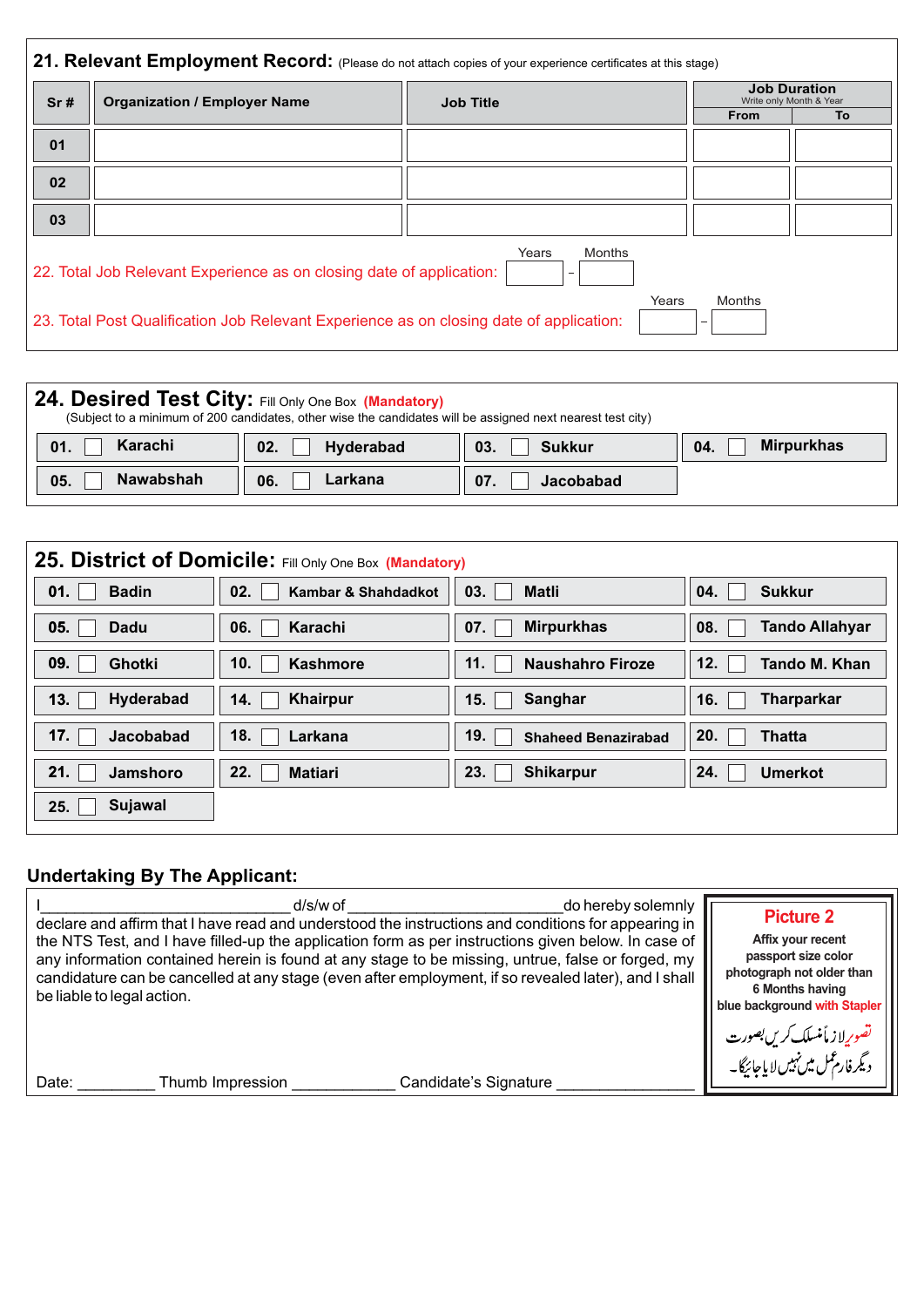### GENERAL INSTRUCTIONS / INFORMATION:

- Please fill the Application Form properly with complete and correct information / answers.
- $\triangleright$  Please DO NOT leave any field blank, otherwise your application may not be considered.
- Incorrect, false or forged information may result in cancellation of your candidature at any stage, even after employment, and also proceeding of a legal action.
- Ø Attach your Two recent Passport Size Photographs, Attested copies of CNIC, Academic Certificates,CV, Experience Certificates and Original Bank Deposit Slip (NTS Copy)
- $\triangleright$  By Hand submission of Application Form is not allowed.
- $\triangleright$  Mobile Phones or any Electronic Gadgets are not allowed in Test Center premises.
- $\triangleright$  Use separate envelop and separate application form for each post you are applying for.
- Ø **Last date for submission of application form is Monday, 17<sup>th</sup> December, 2018.**
- Ø Applications received on or after **Tuesday, 18<sup>th</sup> December, 2018** will be rejected.
- Ø Application should reach NTS office latest by last date of submission of Application Form.
- Ø NTS will not be responsible for late receiving of application through courier / Pakistan Post etc.

JIMS (Project) **UAN Website** : www.nts.org.pk  $\cdot$  +92-51-844-444-1

Keep Visiting NTS Website

# **Please Send Application Forms to: HELP LINE:** NATIONAL TESTING SERVICE (HQ)

Plot # 96, Street # 4, H-8/1, Islamabad.